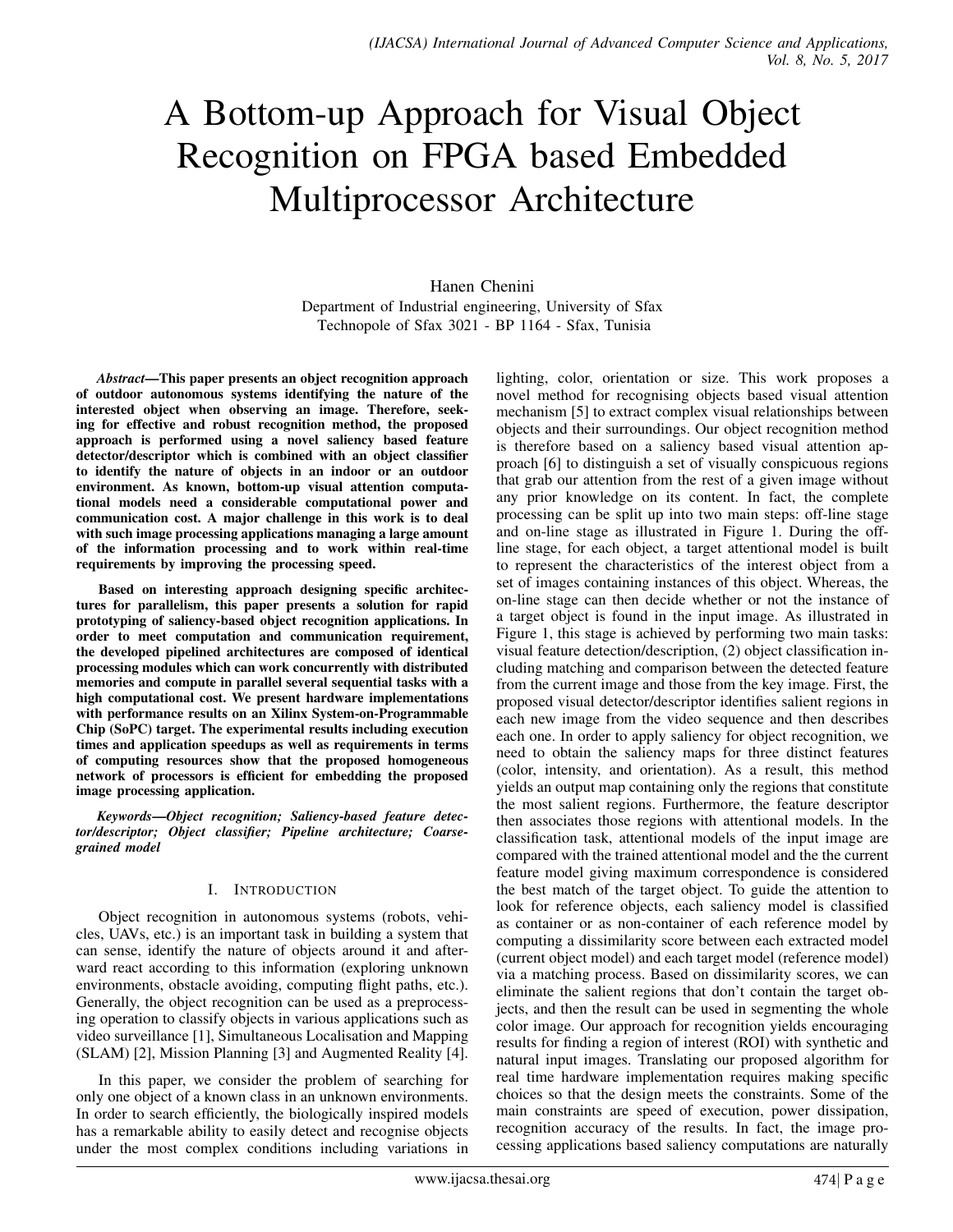

Fig. 1. An overview of the proposed object recognition.

distributed and decentralised since they are organised as a set of sequential pipeline composed by several computing units to process several features (color, intensity, orientation, etc.). Thus, we aim at using them in autonomous embedded systems thanks to their hardware parallel implementation. Therefore, in the second part of the paper, we map an object recognition algorithm that combines saliency detection with a classification method to our proposed coarse-grained architecture based parameterisable softcore microprocessor, extending from the previous work [7]. The proposed methodology might help the designer to rapidly obtain an efficient implementation of complex algorithms. Further, one of the main interest of this paper is to parallelise our proposed application efficiently in hardware, specifically for use in environments that have energy and power constraints. To provide a complete solution for parallel computing, embedding of a real time object recognition application on a dedicated architecture design must identify and exploit the parallelism and pipeline structures in algorithms to match the specific application requirements in term of the computing power and the communication bandwidth. Hence, the developed parallel architecture based homogeneous System-on-Chips (SoC) is comprised of a set of sequential pipeline layers with an embedded communication network to accelerate the software execution time. For the given application, we additionally propose new task parallel skeleton "data flow skeleton" and its associated communication functions to exploit first the task level parallelism that exist in this application and then to be able to execute algorithms in parallel in hardware. The major findings of the experiment show our FPGA implementations of the saliency models retain a good performance in recognising problems.

The paper is organised as follows; We start in Section 2 with the related work. Section 3 details the algorithm used for saliency based object recognition. Thereafter, Section 4 describes the proposed homogeneous pipeline architectures based softcore processors in response to computational needs and real time performances required by multitasks real time applications and also presents the data flow skeleton for task scheduling of the given application in our pipeline architecture. Section 5 shows the results of the implementation of the proposed visual attention based object recognition into Xilinx FPGA following the proposed approach. The Section 6 concludes the paper and summarises the contributions of this work.

## II. PREVIOUS RELATED WORK

We confine the related work to biologically-inspired algorithms for object recognition in embedded hardware and real-time architecture. The hardware implementation of object recognition based saliency models in video streams has attracted a large number of research workers. A lot of researchers are interested in optimising hardware accelerators for biologically-inspired algorithms. More specifically, we are interested in object recognition based on bottom-up saliency models accelerated using Field Programmable Gate Arrays (FPGA) programmable devices. Recent work [8] presents a visual saliency model and its hardware real time architecture on FPGA platform to be embedded in a robotic system. Several HMAX (Hierarchical models) accelerators are presented in [9] [10] [11]. The main focus of these papers is to propose variety of purely hardware accelerators designs for some computationally intensive stages in the HMAX model [12]. Unfortunately, they must take into account several problems related especially to area and/or memory occupation dealing with low level hardware. For these reasons, it is desirable to improve performance by employing more powerful reconfigurable hardware accelerators. Thus, some proposals focus on developing an FPGA framework for an end-to-end attention and recognition system using saliency and HMAX accelerators [13] [14] [15]. Particular optimisation efforts have been proposed high performance hardware architectures for bottom-up spatio-temporal visual saliency models. For example, in [16], the authors have suggested a real time implementation of their proposed saliency based algorithm on a highly parallel Single Instruction Multiple Data (SIMD) architecture called ProtoEye, which consists of a 2D array of mixed analogdigital processing elements (PE). Recent efforts were presented in [17] [18], which propose a parallel implementation of this model with multi-GPU and multi-FPGA system reaching real time performance and good recognition accuracy.

Nevertheless, these proposed approaches can be considered, to the best of our knowledge, the first attempt to embed in a single chip a complete real-time visual saliency applications. However, there is no prior work on parallel implementation of saliency-based bottom-up visual attention model applied to visual object recognition tasks in many-core coarse-grained architecture based parameterisable softcore. The processing requirements of such applications can be fulfilled by performing parallel processing on a given image. Our work, extending from the previous work [7], presents the first parallel image processing architecture based parameterisable software and hardware modules. The overarching aim of this work is (1) the development of real-time object recognition in SoPC devices, attaining 94 frames per second  $(f \, p \, s)$  Processing images with size of  $256 \times 256$ , and (2) task scheduling of the recognition algorithm in the proposed multistage architecture for maximum processing throughput.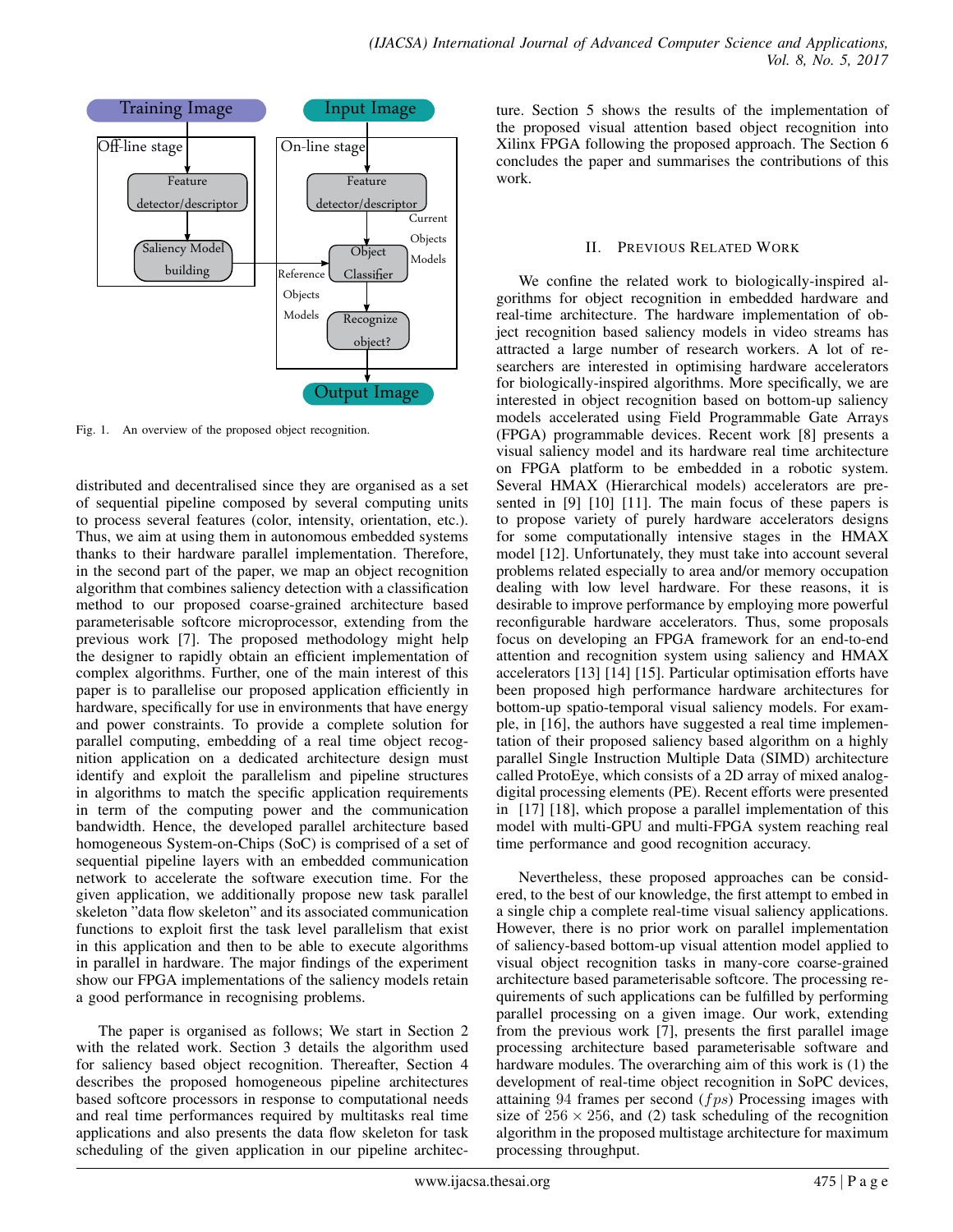#### III. SALIENCY FOR OBJECT RECOGNITION

In this section, we address the problem of recognising specific objects of interest from a database. We propose an efficient method for salient region recognition for online image processing.

## *A. Off-line Stage*

In this stage, the aim of the work is to build a database of attentional models (Figure 2). An attentional model is based mainly on three components (coordinates within an image, size of the region of interest, and saliency values) associated with each target object has been proposed.

*1) The Proposed Feature Detector/Descriptor:* To resolve the problem of distinguishing the appearance of the target object under different viewing condition, the proposed feature detector is based on saliency computation method described later. The proposed detector tries to identify salient objects that capture our attention, by virtue of being different from the rest of the image.

When given an image, separate saliency maps are created for intensity, color and orientation at multiple scales in a bottom-up manner and then combined to obtain the final saliency map. In total, 10 feature maps  $(FM)$  are generated: 2 for intensity, 4 for color and 4 for orientation. These maps are summed up to 3 conspicuity maps  $(CM)$ :  $C_I$  (intensity),  $C_O$ (orientation) and  $C_C$  (color) and combined to form the global saliency map  $SM$ . In  $SM$ , the salient regions  $SRs$  within a given image are determined.

*2) Saliency Model:* Based on the saliency features maps collected from the object, a distinctive model is built for each key object. The output of this stage is therefore several candidate attentional models of the target objects. The representative features of each target object is given by a vector  $V_{roi}$ , where its dimension is equal to  $2 + 4 + 4 = 10$ , denoted as :

$$
V_{roi} = (u_i)^T
$$
 (1)

To estimate the contribution of each feature map to its associated conspicuity map, the vector component  $u_i$  (*i* from 0 to 10) is defined as the ratio of the mean saliency in  $SR$  for the feature map noted  $m_{FM}(i)$  and the mean saliency for the corresponding conspicuity map  $m_{CM}(i)$ :

$$
u_i = \frac{m_{FM}(i)}{m_{CM}(i)}\tag{2}
$$

Closely related work was presented in [19], expect that the vector  $V_{roi}$  here is composed of 13 elements (10 FM and 3 CM of the VOCUS model) and also here  $u_i$  is defined the ratio of the mean saliency in SR to the mean background saliency. Then, the detected the salient region is then kept with its local neighbor and its coordinates in the reference image. With a small rectangular window around our region of interest, we consider that the attentional model of the target object based on its size and location is given by :

$$
M_{roi} = \{X, Y, W, H, V_{roi}\}\tag{3}
$$

where  $(X, Y)$  is the position of upper left-corner of the rectangle and  $W$ ,  $H$  are the width and the height of the rectangle respectively.



Fig. 2. The proposed attentional model

# *B. On-line Stage*

The on-line stage allows to find specific known objects of interest in the input image and then the objects are recognised by comparing the extracted models with the candidate models built at the off-line stage.



Fig. 3. The bottom-up attentional detector. Saliency maps of three feature channels (intensity, orientation and color) are computed independently and then combined.

*1) Feature Detector/Descriptor:* See Figure 3 for an overview of the proposed feature detector based bottom-up visual saliency, proposed by Itti et al. [20] and extended by Walther et al. [21]. From an input color image, our approach started by extracting feature maps on three spatial scales with image pyramids for distinct features type: intensity, orientation,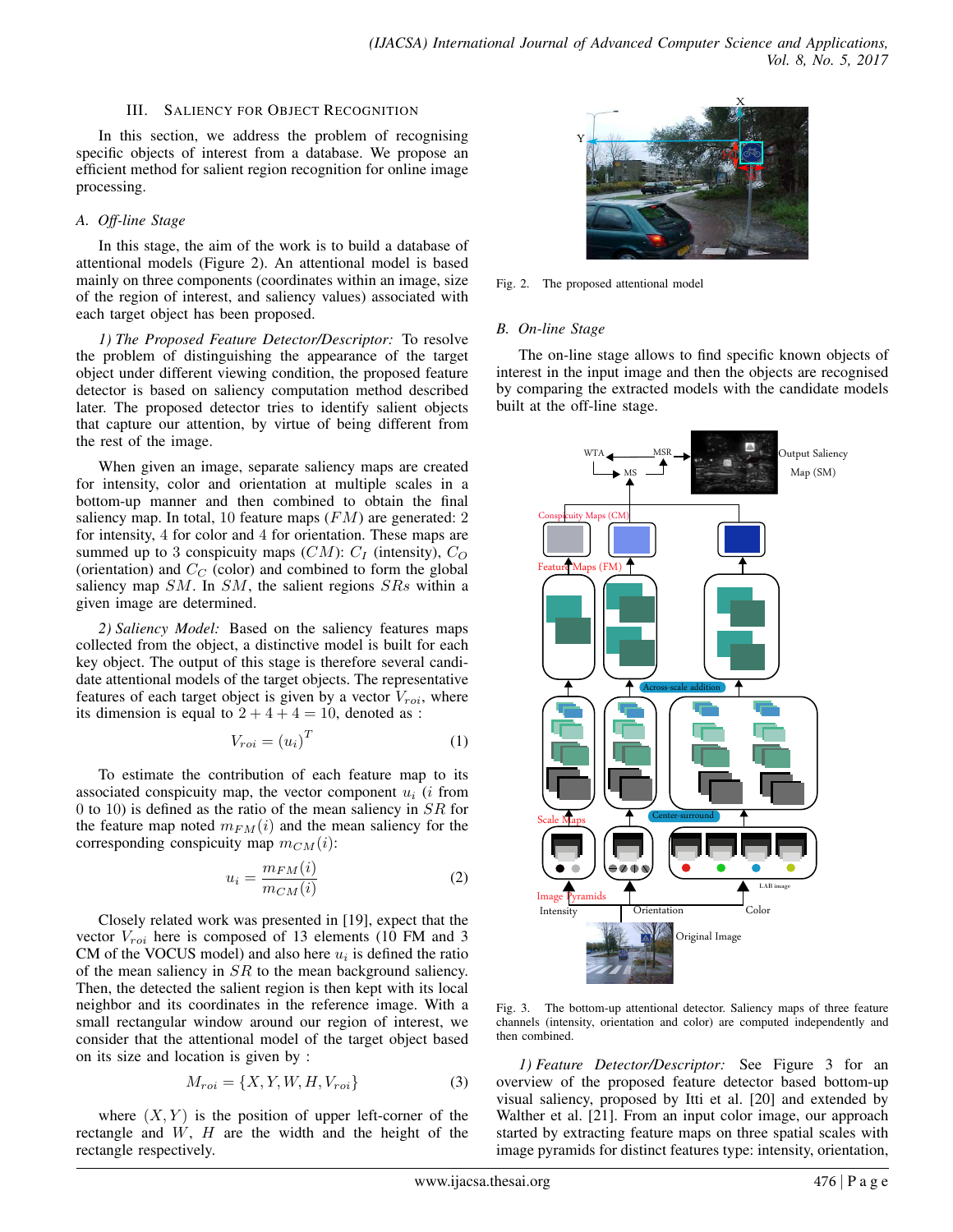and color. For intensity feature, the input image is converted into gray-scale. From the gray-scale image  $s0$ , a Gaussian image pyramid with three different scales (s1 to s4) is computed. When compared to the classical attentional models ([22], [23]), the proposed methodology compute separately the on-off and off-on contrasts for intensity feature. For the orientation feature, there are sub-channels which are computed to extract features specific to each orientation ( $0^\circ$ ;  $45^\circ$ ;  $90^\circ$ ; 135°). From the gray-scale image, the orientation feature maps are computed using Gabor filters. Finally, for the color feature, the input RGB image is converted into an LAB-image. From LAB-image, a color pyramid is generated for each color red, green, blue, and yellow.

As illustrated in Figure 3, the saliency detection algorithm relies mainly on the principle of center surround contrast and across scale addition. After the feature maps are computed, the scale maps are fused into one multi-resolution feature maps : 2 maps for the intensity feature, 4 multi-scale maps for the color feature (green, blue, red, yellow), and 4 maps for the orientation feature for each orientation. To combine the features maps, the feature maps are normalised to decrease the contribution of less important maps and the resulting maps is then computed as:

$$
\overline{M} = \frac{1}{\alpha \times \sqrt{\beta}} \times M \tag{4}
$$

where M indicates the map,  $\alpha = max(M)$  and  $\beta$  is the number of local maxima that exceed a threshold equal to  $max(\frac{M}{2})$ . This formula is used for saliency maps by adding them pixel to pixel, the saliency maps is then deduced.

The resulting feature maps  $\overline{M}_i$  are then grouped by type of elementary dimensions, and summed into 3 conspicuity maps:  $C_I$  (intensity),  $C_O$  (orientation) and  $C_C$  (color). Again, saliency maps are normalised and summed to form the bottomup map  $\overline{MS} = \overline{C_I} + \overline{C_O} + \overline{C_C}$ . The output image is the saliency map that shows a few region of interest. To determine the most salient location, we select the region with the highest saliency value in the saliency map  $SM$ , denoted as  $\Delta_S$ . Afterward, the regions containing pixels whose average saliency  $S$  exceeds a certain threshold  $(\frac{\Delta_S}{4}$  in our case) are chosen as salient regions  $(SRs)$ . From the saliency map, the proposed algorithm iteratively selects salient region and adjusts their weights until identifying the most salient region  $(MSR)$ . For each iteration, we select salient region with the highest saliency value. the mechanism of a winner-take-all (WTA) network of integrateand-fire neurons is applied to determine the focus of attention in this map, as well as to implement the property of inhibition of return (IOR). Thus, the saliency in this region is inhibited and then the next *SR* that has a saliency greater than  $\frac{\Delta_S}{4}$  is selected, and so on.

As final step, the processed output saliency map  $S$  is characterised by a set of SRs, which are generated by the proposed feature detector. Thus, for each image which contain  $D$  different  $SRs$ , we can build the global attentional model of the image as  $M_{image} = (M_{candidate_m})_{m \in [1,D]}$  $(X_m, Y_m, W_m, H_m, V_{srm})_{m \in [1, D]},$  determining the position, size and the class of an object within an image.

*2) Object Classifier:* When given the output saliency map of the input image, this step aims to help users found the target objects they seek inside the scenes based on their saliency features. After the image features are extracted with their associated models, we want now to determine whether each current feature vector corresponds to an object found in the candidate models. Current attentional descriptors of the input image are matched with all reference attentional descriptors and then the current model which gives maximum correspondence is considered as the best match of the reference model. In order to do so, each current model is compared to the other reference models by calculating a dissimilarity score and models which are similar have a lower scores.

Processing images with single/multiple objects, varying in color, size and location combinations, SRs that are matched with the target object are those that minimise the distance between the vectors representing the current attentional models with each reference attentional model. In doing so, for each reference model, we compute first the difference of visual lightness  $L_{m \in [1, D]}$  between two models based on the L2 distance :

$$
L_m = \|V_{roi} - V_{sr_m}\|_2 \tag{5}
$$

In this work, we are not interested in the salient regions that are fully contained within the image boundary. Consequently, we will consider only the regions that verify the following constraint:  $D_{m \in [1, D]} = ||(x, y) - (x_m, y_m)||_2 < max(D)$ where  $max(D)$  denotes the maximum distance between two salient locations which is the diagonal distance of a given image.

As second step, SRs that are matched are those that minimize the difference of visual lightness between the vectors representing the attentional models. To comply with this condition, the similarity scores  $Sim_m$  between each current attentional model and a each known model stored in visual memory is defined as:

$$
Sim_m = \frac{1}{\sqrt{\left(V_{roi} - V_{sr_m}\right)^2}}\tag{6}
$$

Once similarity scores are computed, we then proceed to find the global minimum and thus each current object model which have a higher similarity value than a specific threshold  $Th_{obj}$  represent a given reference object model. The value of  $Th_{obj}$  is generally adjusted by user to recognise particular objects.

#### IV. PARALLEL OBJECT RECOGNITION BASED SALIENCY ALGORITHM

The proposed application described above can be entirely implemented in a parallel manner. Based on high level MPSoC-methodology [24], this work presents a solution for rapid prototyping of this kind of algorithm based mainly on two essential concepts. The first concept consists of the derivation of a generic architecture based on a homogeneous pipeline architecture where each stage can start as soon it is finished and new data is available, while maintaining low power consumption with much higher throughput. The second one consists in the parallelisation of the sequential code on the different softcores performed using specific communication functions based on parallel skeleton concepts for task/data parallelism.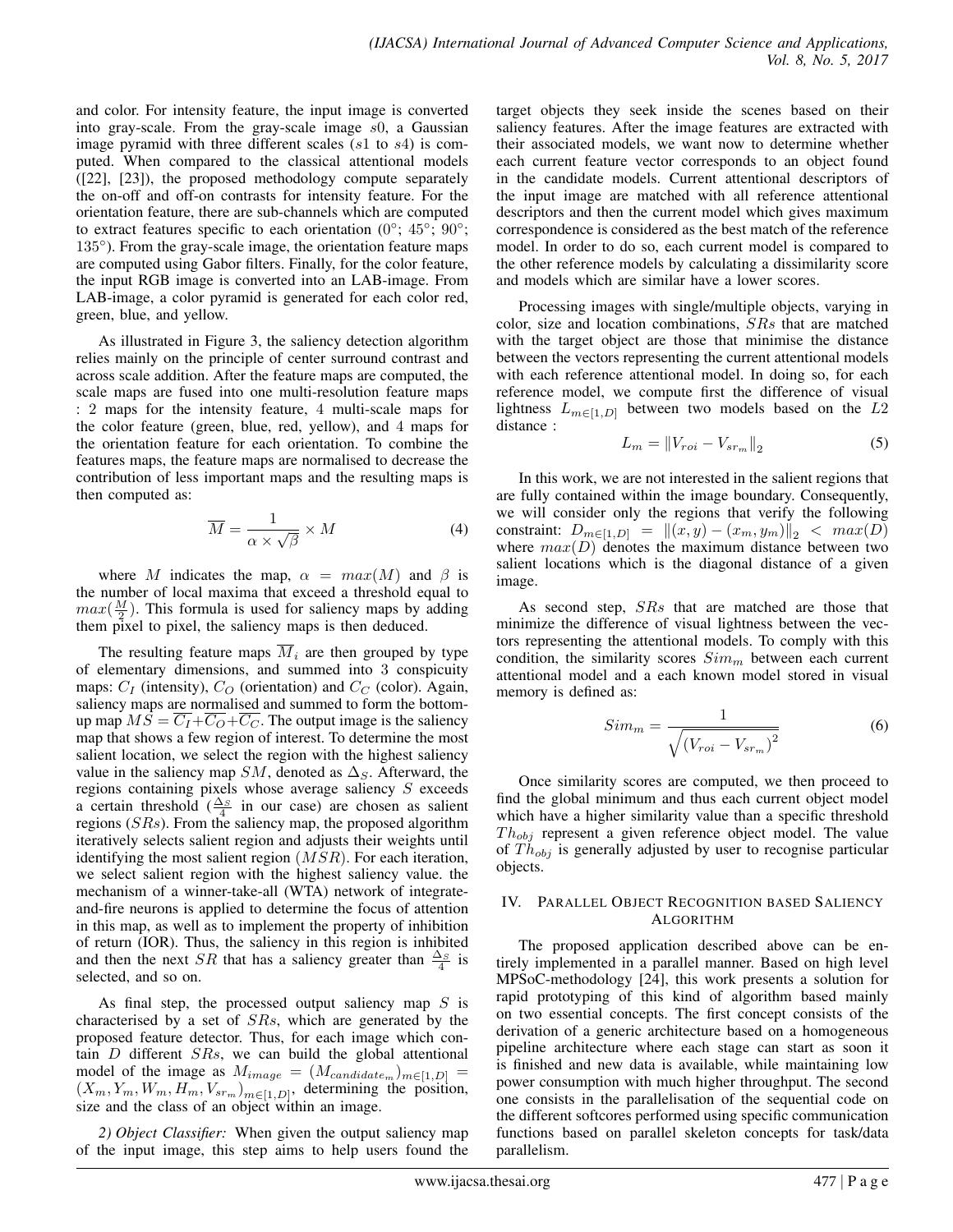

Fig. 4. Overview of the pipelined two stages architecture

In this work, a novel parameterisable system-on-chip architecture is proposed to handle image acquisition, distribution and processing to embedded multi-tasks applications. To efficiently utilise an increasing number of processing elements, we proceed by first proposing a novel parallel architecture based upon a pipeline of stages with parallel programming patterns and each stage then may exploit parallelism in the most appropriate way.

In order to be tailored to a given application, the proposed multicore design is a parameterisable architecture and thus offers a high degree of flexibility including network dimension of each stage, softcore parametrisation, memory size allocated to each processor, type of communication link, included special IPs for I/O (hand coded blocks to control incoming and outgoing video frames), image size, etc.

# *A. The Proposed Pipelined Architecture*

The proposed architecture is shown in the following Figure 4. The interconnection network of the proposed embedded architecture is based mainly on point-to-point connections between nodes. Depending on the computational requirements of the final application, the proposed pipelined architecture comprises two parallel pipeline stages connected via direct point to point communication links. These parallel pipeline stages are independent and perform divers image-processing tasks and then each stage supplies a new output data to be processed by the next pipeline stage. A set of synchronisations links (FIFO links) allow parallel and pipeline connections between stages depending on the final application. Thus, these links are in charge of control and synchronisation of the different sub-tasks.

The initial step consists in seeking for salient regions in each image that would presumably contain the target objects

and then those regions with their associated models will be transmitted over unidirectional signals to the second pipeline stage. In the classification task, current descriptors of each acquired image are matched with all trained objects models based on distance measures to decide whether or not the key objects are present in the current image. In this work, architectural choices were focused on Multiple-Instruction Multiple-Data (MIMD) architecture based on Xilinx's MicroBlaze with distributed memories. In this architecture, each computing node has its own copy of a program and works on different data streams. At any time, different processing nodes may be executing in parallel different pieces of data. The proposed distributed-memory system has an hypercube interconnection scheme.

*1) First Stage of the Pipeline Architecture:* As illustrated in Figure 5, the first stage of pipeline architecture relies on parallel homogeneous processing nodes. To increase the distribution and processing speed, the proposed "Input Frame Generator module" receives the input signals from the external memory and then transfers the original image to one or more "frame Grabber module" in order to distribute the data among different parallel computing nodes. Each processing node  $Node_{0-i}$  (i from 0 to  $N$ ) then process on an input sub-image supplied by the latter module via point to point connections (FSL links). Thanks to this parameterizable module, the local sub-image to be treated by each node is loaded in its corresponding local memory of each processor and in that case all nodes in this stage have access to the input image at the same time.

As shown in Figure 6, each processing node controls its own memory module. For this reason,  $Node_{0-i}$  contains memory unit module, with local memory and frame memories used by the "Frame Grabber module" to store the selected subimage. In fact, frame memories are used as swap memories when the  $i^{th}$  image is written in the frame memory 0, the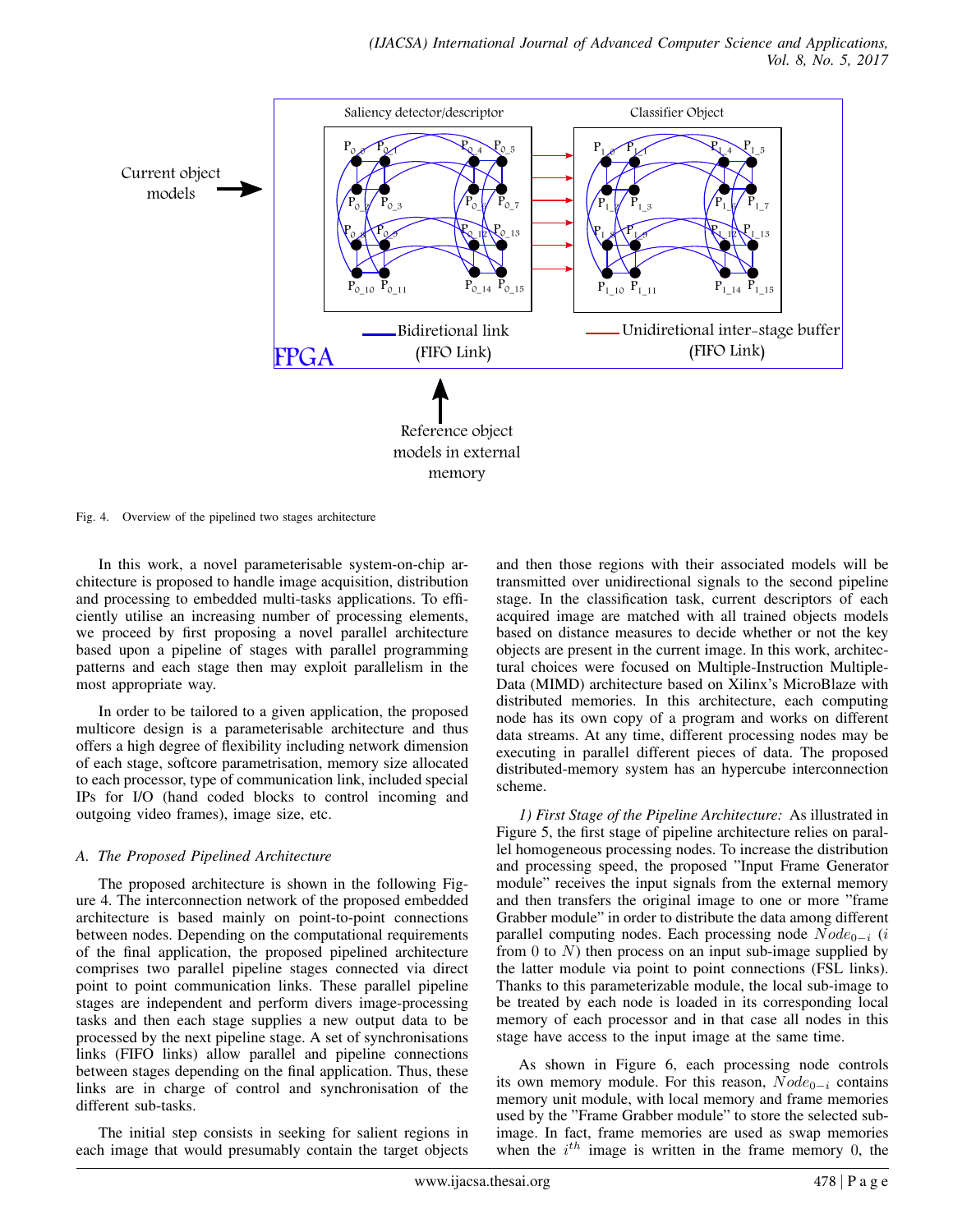

Fig. 5. MIMD-DM architecture based Frame Generators.

 $Node_{0-i}$  processed the  $(i-1)<sup>th</sup>$  image in the frame memory 1. Once the data is partitioned, an attentional detection will be computed to highlight visually salient objects with their associated models in the current image. In fact, this step is the most time consuming stage in the sequential version. In its parallel implementation, the input image is first split into  $N = 2^{D1}$  homogeneous elements of the same size where D1 is the Hypercube dimension of the first pipeline stage. Finally, the result of treatment (i.e. saliency map) is obtained by merging the computed of each elements and then proceed to send attentional models  $(X_i, Y_i, W_i, H_i, S_{SR_i})_{i \in [1, D]}$  (D is the total number of detected salient regions in the current image) to the next pipeline stage to perform the complete processing chain.



Fig. 6. Basic computing node of the first stage

*2) Second Stage of the Pipeline Architecture:* The second pipeline stage (MIMD distributed memory) as shown in Figure 5 is based on an homogeneous and parallel embedded architecture composed of  $M = 2^{D2}$  nodes (where D2 is the Hypercube dimension of the network architecture) to satisfy the communication needs while the target system remains relatively inexpensive in term of FPGA occupation, memory size and power consumption, etc. Furthermore, communication between nodes is realised thanks to the well-known message passing communication model using bidirectional communication links (FIFO point to point link) for relatively low implementation costs. Without loss of generality, the basic computing  $Node_{1-i}$  (*i* from 0 to M) is composed of the following modules: soft processor (MicroBlaze processor), with local memory for software program and data, and D2 FIFO links for the communication between two MicroBlazes. Only  $Node_{0-0}$  in the first stage will communicate with the  $Node_{1-0}$  in the second stage (only nodes with index 0 are connected through unidirectional link). Further, the  $Node_{1-0}$ node sends the data from the previous stage to the other processors in the same pipeline stage. Once the processing of each node is done, the  $Node_{1-0}$  node reaps the results of each node. As illustrated in Figure 5, the  $Node_{1-0}$  is also connected to the "Output Frame Generator" module in order to control the output video flow. After the first pipeline stage completes its calculations to detect a set of salient regions in the current image and to describe them, the computations will be then continue for the next stage to classify more than one object at the same time. The target object model stored already in external memory is matched with the extracted attentional models of the current image and then the object model giving maximum correspondence is considered the best match. Finally, the video output is transferred straight away to the "Output Frame Generator" module.

### *B. Data Flow Skeleton*

In this section, we are interested in partitioning and pipeline scheduling of the proposed algorithm in the developed pipelined architecture for maximum processing throughput. We aimed to develop parallel algorithms starting from applications composed of several independent parallel data with different degrees of complexity. Thus, to easily map the proposed application onto the multiprocessor system-on-chip, we have focused our attention to provide the parallel structure of the given application which naturally fits into a new developed Data flow skeleton. In a parallel implementation, we must define the parts of the given application that can be done concurrently. In this case, our application can be referring to two independent tasks running concurrently. Data flow skeleton defined as pipeline of skeletons is one of the best choice to exploit task level parallelism that exist in the proposed applications.

Using the data flow skeleton, the overall processing of the proposed application is split into a two of sequential tasks, each task is based on a SCM (Split, compute and merge) skeleton, with synchronisation step at the end of each step as illustrated in Figure 7. Thereafter, the parallel implementation scheme is based on data parallelism (images then lists of attentional models describing each salient region) between the available processors in each stage.

The input image is divided into subsets for parallel processing. The detection module (which is actually the attention mechanism) will concurrently run on different processing nodes of the first hypercube producing as output a list of the most salient regions found on this image. In practice, the split function implemented in each selected node in the first pipeline stage, allows to configure correctly the Frame Grabber module and then recover the subimage in real time from the input image. This process allows all the processing nodes to start the compute step at the same time. Actually, the input Frame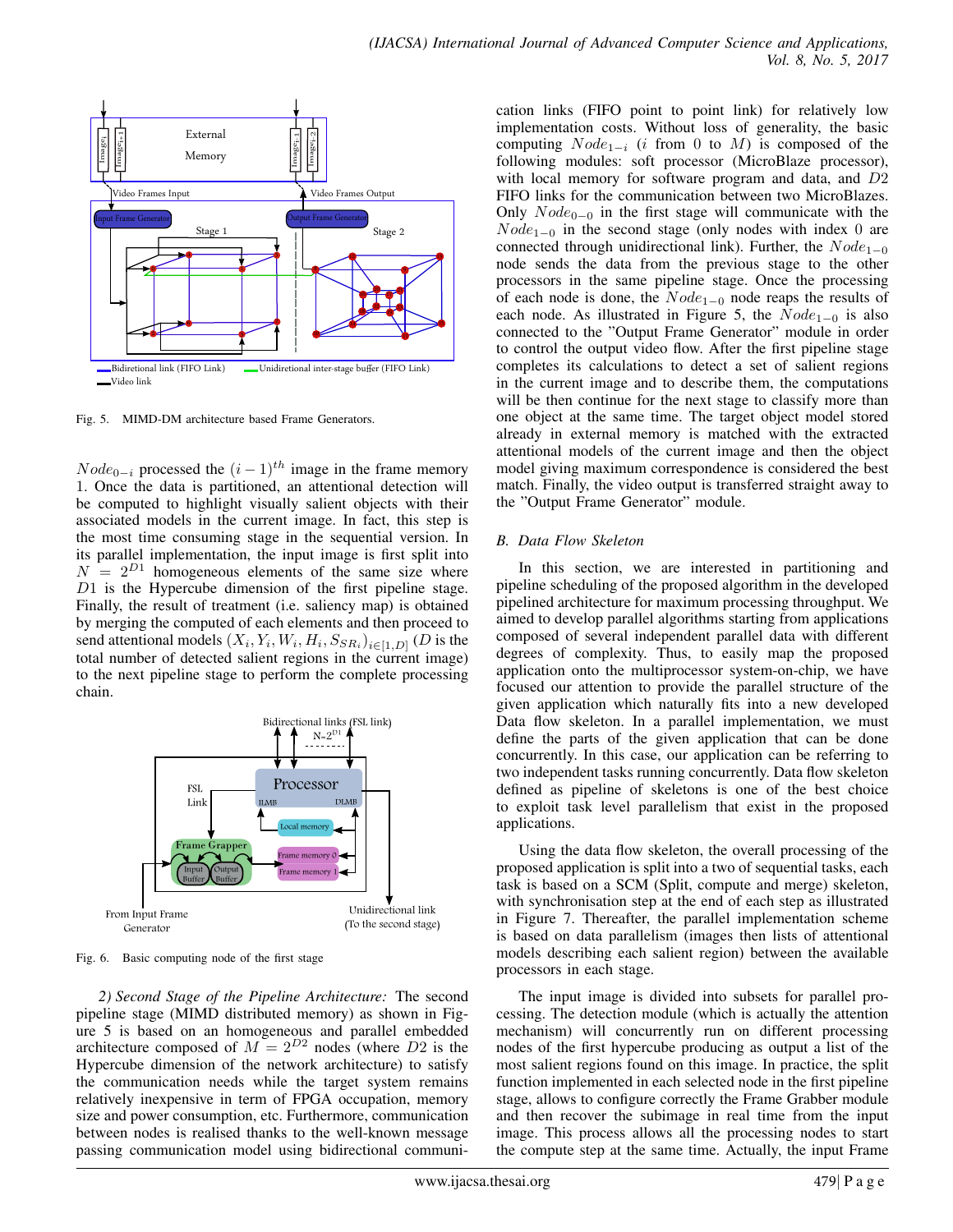

Fig. 7. The proposed data flow skeleton (An example of pipeline architecture with two stages composed of 8 nodes and 4 nodes respectively).

Generator module focuses particularly on distributing the data coming from external memory. Each node then execute the visual detection on the subimage selected. Once the compute step is finished, the result is sent to the node  $Node_{0-0}$  through the Merge function.

## V. EXPERIMENTAL RESULTS

The experimental section is divided in to two parts. First, we perform experiments demonstrating the properties of our object recognition approach and second we provide experimental results of the pipelined architecture implemented on a Virtex6-LX760T FPGA and compare its performance with two existing HMAX accelerators specifically tailored to saliency based object recognition algorithm.

# *A. Evaluation of the Proposed Recognition Method*

To evaluate the performance of the proposed system, we have conducted a large number of experiments on real image sequences. At  $256 \times 256$  image resolution, we first applied our saliency detection for efficient identifying of bright regions in the input image under large variations on the appearance and shape of the desired object. The recognised object is set using the output of the saliency map obtained. The result of object recognition is shown in Figure 8. The value of  $Th_{obj}$  can be determined empirically by human.

Moreover, as we have mentioned before, the target object can be recognised accurately using the proposed algorithm regardless of the position, size . To discard undesired regions from the obtained binary image, a grayscale thresholding based method is applied wherein the recognised salient region is retained according to its coordinates and its size while the rest of image is removed.

# *B. FPGA Prototyping Results*

In this section, we present the parallelisation and the embedding of the proposed object recognition algorithm on a SoPC platform. We made several experiments on multicore

|                                 | ٥  | $\blacksquare$                  |
|---------------------------------|----|---------------------------------|
| 65                              | ۰, | S                               |
|                                 | Ą  | $\Delta$                        |
|                                 |    |                                 |
| $\frac{\mathbb{A}}{\mathbb{A}}$ | ٨  | $\boldsymbol{\mathbb{\Lambda}}$ |
| $\rightarrow$                   |    | P                               |

Fig. 8. From left to right: (1) Examples of color images with the target object (red squares), (2) The corresponding saliency map input, (3) The matched salient regions, (4) Recognition Results on  $256 \times 256$  images.

parallel implementation. Afterward, the performance of the multistage architecture in terms of SoPC resource consumption and the computation time is presented. The entire algorithm is partitioned into sequential tasks and then implemented on our proposed pipelined architecture. The two sequential tasks: (1) visual feature detector/descriptor and (2) object classifier are ported to the embedded architecture. Based on the proposed

TABLE I. SYNTHESIS SUMMARY FOR POINT-TO-POINT BASED NETWORK TARGETED FOR A VIRTEX 6 ML 605 FPGA DEVICE

| $(P_1, P_2)$ | Slice Registers | Slice LUTs   | <b>Block RAM/FIFO</b> |
|--------------|-----------------|--------------|-----------------------|
| (4,4)        | 16605/          | 22545/       | 142/                  |
|              | 301440 (5%)     | 150720 (14%) | 416 (34%)             |
| (8,4)        | 23414/          | 37759/       | 266/                  |
|              | 301440 (7%)     | 150720 (25%) | 416 (63%)             |
| (16, 8)      | 50969/          | 80437/       | 343/                  |
|              | 301440 (16%)    | 150720 (53%) | 416 (83%)             |
| (32,8)       | 114547/         | 102489/      | 405                   |
|              | 301440 (18%)    | 150720 (68%) | 416 (97%)             |

multi-processor approach, it is possible to implement various parallel FPGA designs in a single chip to investigate the impact of the increasing number of computing nodes on the system performance. The technologies we used to implement our architecture are Virtex FPGAs from Xilinx. The proposed soft multiprocessor is based on 32-bit RISC soft processor MicroBlaze.

According to the processing and communication requirements in our target application, we have created several multicore architectures based on FSL point-to point links, by varying the number of processing nodes in each pipeline stage. Each node in the first stage has the following configuration: MicroBlaze processor with FPU unit, 32 Kb of local memory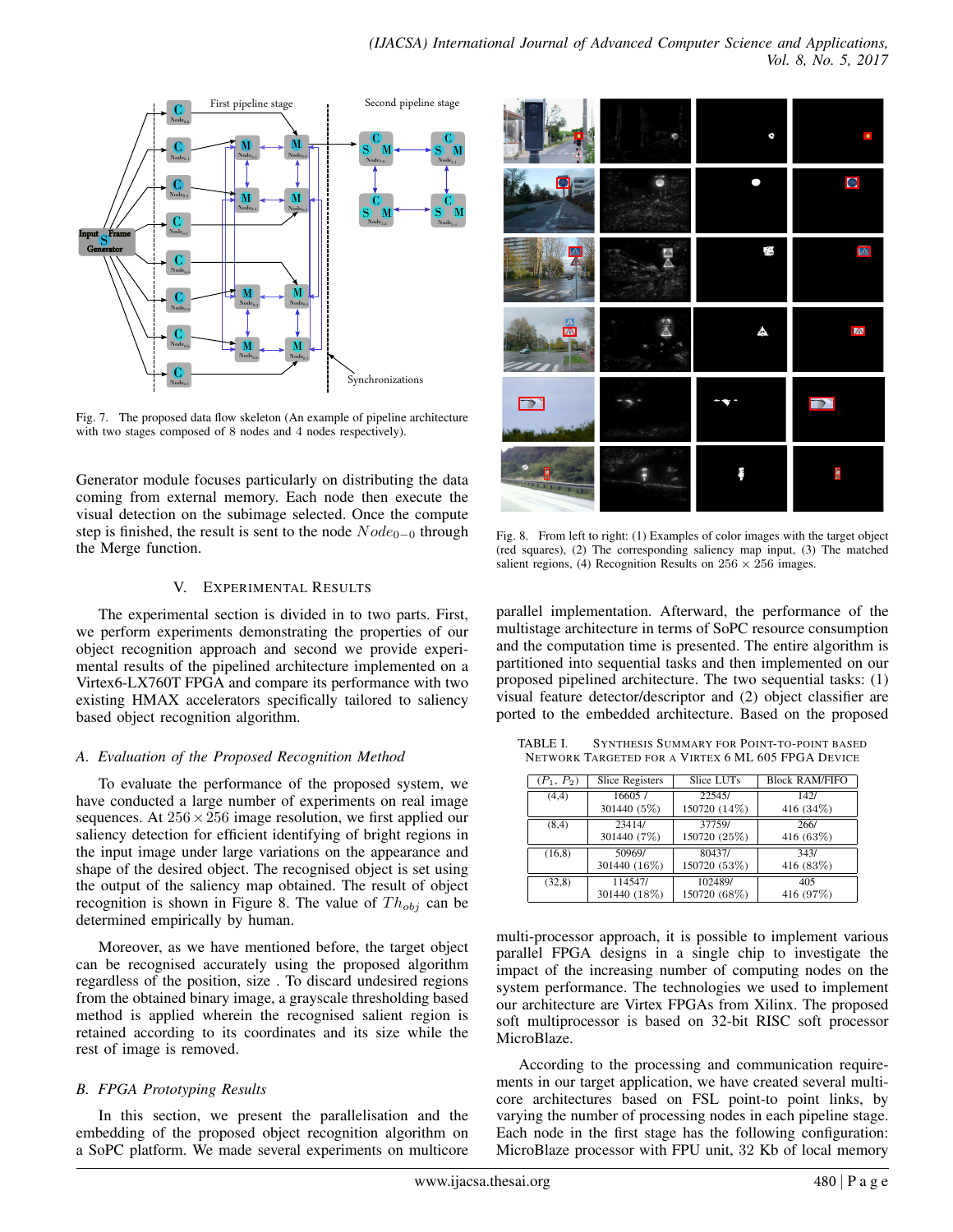for software application and data storage, 32 Kb of frame memory for data of the current image. Whereas, our uniprocessor system in the second stage has the following configuration : MicroBlaze processor, 16 KB of local memory for program and data.

During our experiments, we present the FPGA hardware resource utilisation of various pipelined architectures to perform the two serial processing stages visual detector/descriptor followed by object classifier. The Table I presents the logic synthesis results in terms slice registers, slice LUTs and Block RAM/FIFO using bi-directional point-to-point communications considering different number of processing nodes in the complete system. FIFO depth is configured by 16 bytes. One can see in Table I that the proposed system has been tested with up to 40 processors in a Xilinx Virtex-6 LX760T device.

According to the FPGA implementation results, place and route results of the last network configurations lead to an area occupation of (19%) for Slice Registers, (97%) for RAM blocks and (68%) for Slice LUTs. This pipeline architecture based on FSL links, easily fits a Xilinx Virtex-6 LX760T FPGA. Our resources utilisation is fairly low, which represents 68% on all the resources available on the FPGA.

# *C. Timing Performance*

Based on the experiment results, we have conducted various pipelined FPGA designs with several configurations choices that have direct effect on the processing time of the complete system. However, the computational cost for the calculation of the saliency map is the most time-consuming part of the complete recognition algorithm. We can see in the top Table II that with architecture composed of 40 processing nodes the parallel steps of the complete application executed in much less than  $40ms$ , leaving more time for execution of the whole algorithm (with the sequential parts) to process more than 25 frame/s (fps). Compared to serial computing, at a system frequency of  $100Mhz$ , we can see in the top Table II that with architecture composed of 40 processing nodes the parallel steps of the complete application executed in much less than 40ms, leaving more time for execution of the whole algorithm (with the sequential parts) to process more than 25 frame/s (fps). Moreover, the processing time required for the classification step is more than the time needed to process the visual detection and description.

TABLE II. APPLICATION EXECUTION TIME (MS) (TOP), APPLICATION SPEEDUP (BOTTOM)

| Nb of PNs $(P_1, P_2)$ | (1.1)   | (4.4)  | (8.4)  | (16, 8) | (32,8) |
|------------------------|---------|--------|--------|---------|--------|
| Detection time         | 188.921 | 55.078 | 27.387 | 13.694  | 6.879  |
| Matching time          | 35.656  | 10.185 | 10.185 | 6.931   | 6.931  |
| Total time (ms)        | 188.921 | 55.078 | 27.387 | 13.694  | 6.931  |
| Nb of PNs $(P_1, P_2)$ | (1,1)   | (4.4)  | (8,4)  | (16, 8) | (32,8) |
| Detection Speed up     | 1.000   | 3.430  | 6.898  | 13.795  | 27.463 |
| Matching Speed up      | 1.000   | 3.500  | 3.500  | 5.144   | 5.144  |
| Total Speed up         | 1.000   | 3.430  | 6.898  | 13.795  | 27.257 |

Introducing the processing time of the  $1^{st}$ stage  $(t_{stage_1})$ and the  $2^{sd}$ stage  $(t_{stage_2})$  performing the first and the second parallel parts of the given algorithm, the total processing time of the complete design can be modeled by: $\max(t_{stage_1}, t_{stage_2})$ . For each new input image, calculation of the output values takes  $T$  clock cycles (expressed in milliseconds). The calculation is pipelined:  $T_{detection}$  clock cycles is used to extract attentional features from the current image, and  $T_{match}$  to match two images with attentional descriptors. When the calculation is finished, the time required to complete this phase is given by:  $T = max(T_{detection}, T_{match})$ . As result, for last configurations, our proposed method allows recognition calculation in approx. 7ms with a frame rate of 94.3fps for an image of size  $256 \times 256$ . Thus, we can applied this algorithm as a preprocessing for higher level vision algorithms.

It is then possible to calculate application speed-up from one solution to another depending on the number of processors implemented and run-time of the application. Example speedups is shown in bottom line of Table II with various degree of parallelisms (number of processing nodes) for  $256 \times 256$  color images. We compute the speedup of the pipeline architecture as the ratio of the execution time  $t_{seq}(1, 1)$  needed by the sequential algorithm and the execution time  $t_{par}(P_1, P_2)$  for the parallel algorithm:  $Speed(P_1, P_2) = \frac{t_{seq}(1,1)}{t_{par}(P_1, P_2)} = \frac{t_{seq}(1,1)}{T}$ . A speedup of 27 times has been achieved compared to the sequential implementation on a uniprocessor architecture. A very near to linear speed-up and a scalable architecture make it possible to match the processing power with the input image by adjusting the number of processor in each stage.

An advantage of the proposed approach is that the designer can use a set algorithmic skeletons to specify explicitly the communication of data between tasks suitable to be run efficiently on a parallel target architecture. To resolve the problem of efficient implementation of multi-tasks applications, staged computations are required to split the desired application in a number of independent pipeline stages. This can provide an increased performance while minimising execution time and minimising communication costs without affect the global processing time. As a final result, the proposed pipelined system coupled with task decomposition is able to classify objects in the input visual scene and to specify the tasks that can be executed concurrently without an important increase in resources requirements. Additionally, we provide a specific software skeleton suitable to be used to implement a pipeline algorithm.

TABLE III. COMPARISON BETWEEN OUR SALIENCY IMPLEMENTATION AND TWO HMAX MODELS FOR OBJECT RECOGNITION [25] [18].

| Hardware           | <b>FPGA</b>      | <b>FPGA</b>         | Our FPGA            |
|--------------------|------------------|---------------------|---------------------|
|                    | $2xV$ irtex $6$  | $2xV$ irtex $6$     | Virtex <sub>6</sub> |
|                    | SX475T[10]       | SX475T[18]          | <b>XC6VLX</b>       |
| Resolution         | $256 \times 256$ | $256 \times 256$    | $256 \times 256$    |
| Frequency          | 100 MHz          | 100 MHz             | 100 MHz             |
| Precision          | Fixed-point      | Fixed-point (24bit) | Floating-point      |
| Computational time | $21.81$ ms       | $11.04$ ms          | $6.931$ ms          |

The Table III represents the speedups in execution time gained by our pipeline architecture and two existing HMAX accelerators implementations for  $256 \times 256$  grayscale images [10] [18]. The initial design of the HMAX accelerator [10] takes about 21.81ms per image with a frame rate of 45.85 fps, whereas the second design [18] takes about  $11.04ms$ per image with a frame rate of  $90.57$  *f ps.* Our multi-processor architecture gave an overall speedups of  $3.14X$  and  $1.52X$ over the initial design and the second design, although it is